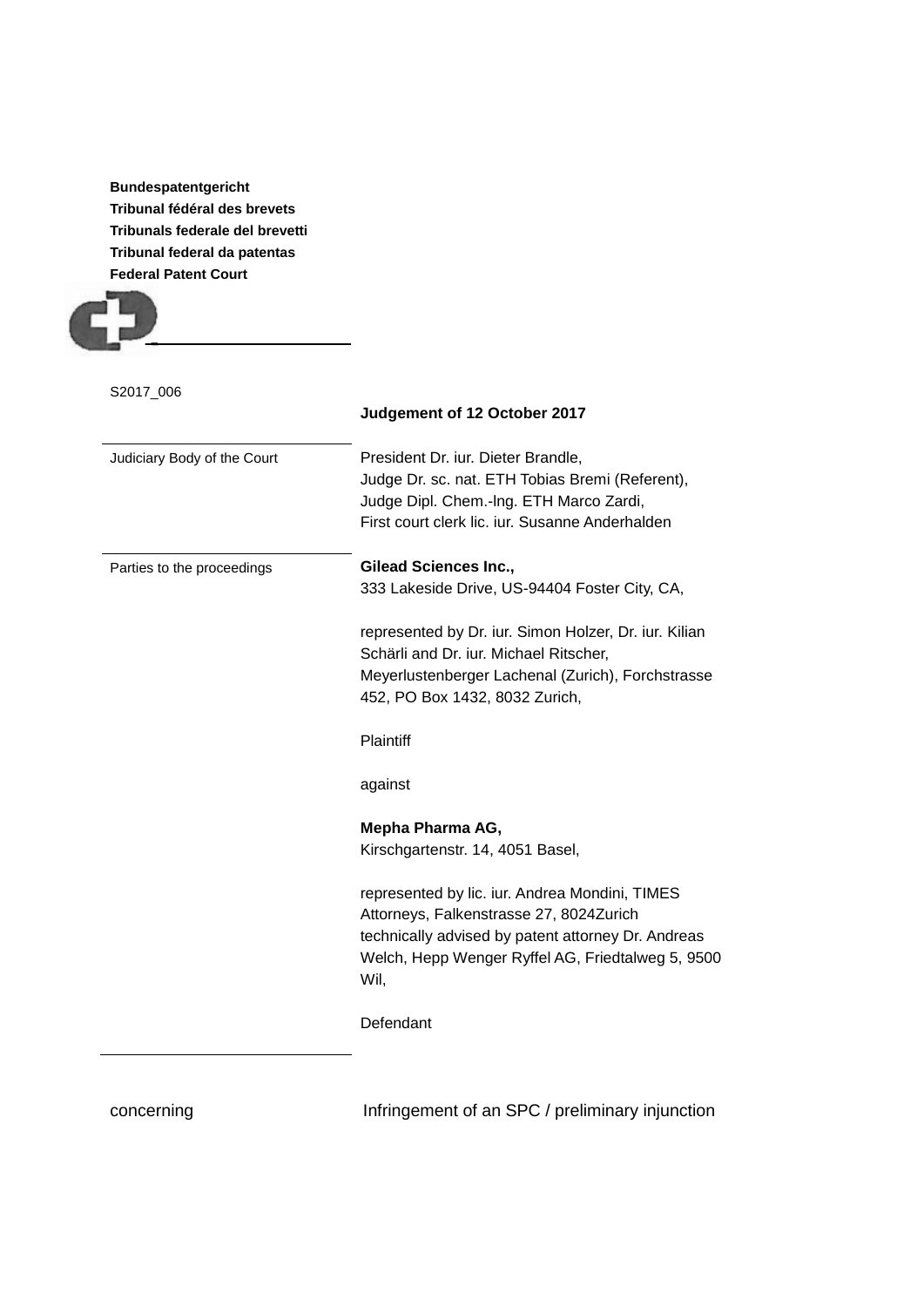#### **The Federal Patent Court considers:**

#### **Procedural history:**

**1.**

With submission of 28 August 2017, Plaintiff submitted the present request for an ex parte preliminary injunction respectively a preliminary injunction concerning SPC infringement with the following prayers for relief (act. 1):

- 1. "Defendant to be preliminary prohibited under the threat of a disciplinary fine of CHF 1,000 per day according to art. 343 para. 1 lit. c Code of Civil Procedure (ZPO), but at least CHF 5,000 according to art. 343 para. 1 lit. b ZPO, as well as under a threat of penalty for its executives according to art. 292 Swiss Criminal Code (StGB) in case of future violation, from importing, storing, manufacturing, offering, selling or in any other way marketing itself or through third parties pharmaceutical products containing tenofovirdisoproxil in the form of its phosphate salt and emtricitabine for the term of protection of the SPC in dispute No. C00915894/01.
- 2. The preliminary injunction in accordance with prayer for relief no. 1 shall be ordered ex parte, thus it shall be ordered without hearing the Defendant for the moment.
- 3. Costs to be borne by Defendant and legal fees to be reimbursed by Defendant."

## **2.**

With the decision of 30 August 2017, in approval of the request for ex parte preliminary injunction, Defendant was preliminarily prohibited under the threat of a disciplinary fine of CHF 1'000 per day and under the threat of penalty for its executives according to art. 292 StGB in case of future violation, from importing, exporting, storing, manufacturing, offering, selling or in any other way marketing itself through third parties pharmaceutical products containing tenofovirdisoproxil in the form of its phosphate salt and emtricitabine (According to the Swissmedic marketing authorizations nos. 66181 and 66217) for the term of protection of the SPC in dispute C00915894/01 (act. 2).

# **3.**

With submission of the response to the ex parte preliminary injunction of 21 September 2017, Defendant submitted the following requests (act. 9):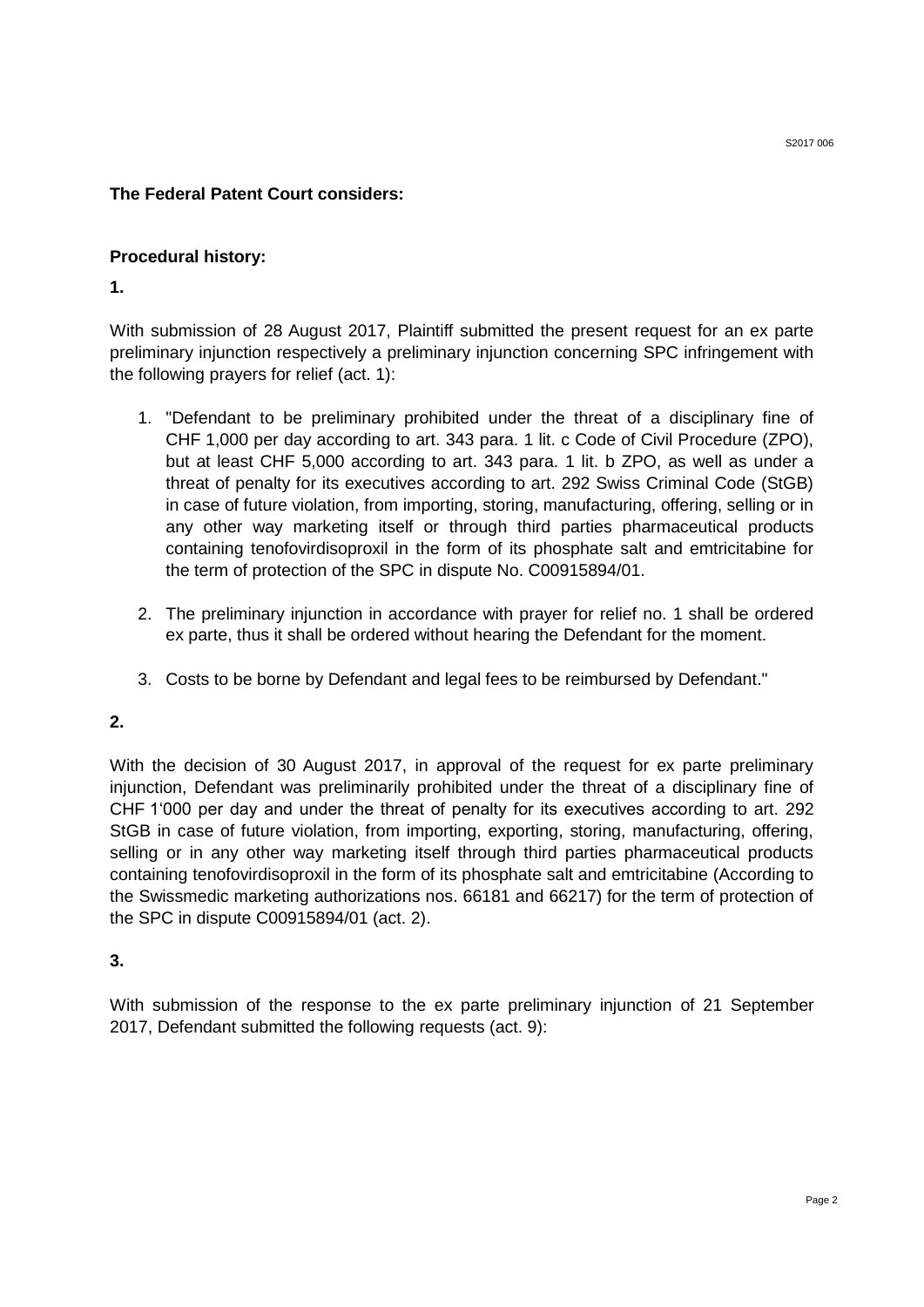- 1. "The request for preliminary injunctions shall be entirely dismissed;
- 2. The ex parte preliminary injunction according to the decision of 30 August 2016 shall be lifted entirely.
- 3. Court and attorney's fees, including costs of the patent attorney necessarily incurred, shall be borne by Plaintiff."

Subsequently, the parties were summoned to the hearing on 9 October 2017 (act. 10).

# **5.**

On 27 September 2017, Defendant requested the following ex parte amendment of the preliminary injunctions (act. 12):

"Verdict no. 1 of the preliminary injunction decision should be amended to provide that the warehouse stock held by Defendant as identified in No. 1 of the judgment dated 30 August 2017, be inventoried and sealed; possibly these products are to be kept with an independent third party (e.g. at Kühne+Nagel AG, Im Wannenboden 8, 4133 Pratteln) at the expense of Defendant."

# **6.**

With decision of 28 September 2017, Defendant's request was approved and Defendant was allowed, through amendment of verdict no. 1 of the decision of 30 August 2017, to store Emtricitabine-Tenofovir Mepha as far as it was already in stock when Defendant received the decision of 30 August 2017 (act. 13).

# **7.**

The settlement hearing took place on 9 October 2017 (act. 20).

# **Procedural:**

# **8.**

Plaintiff is an American company based in the USA. Defendant is a corporation based in Switzerland.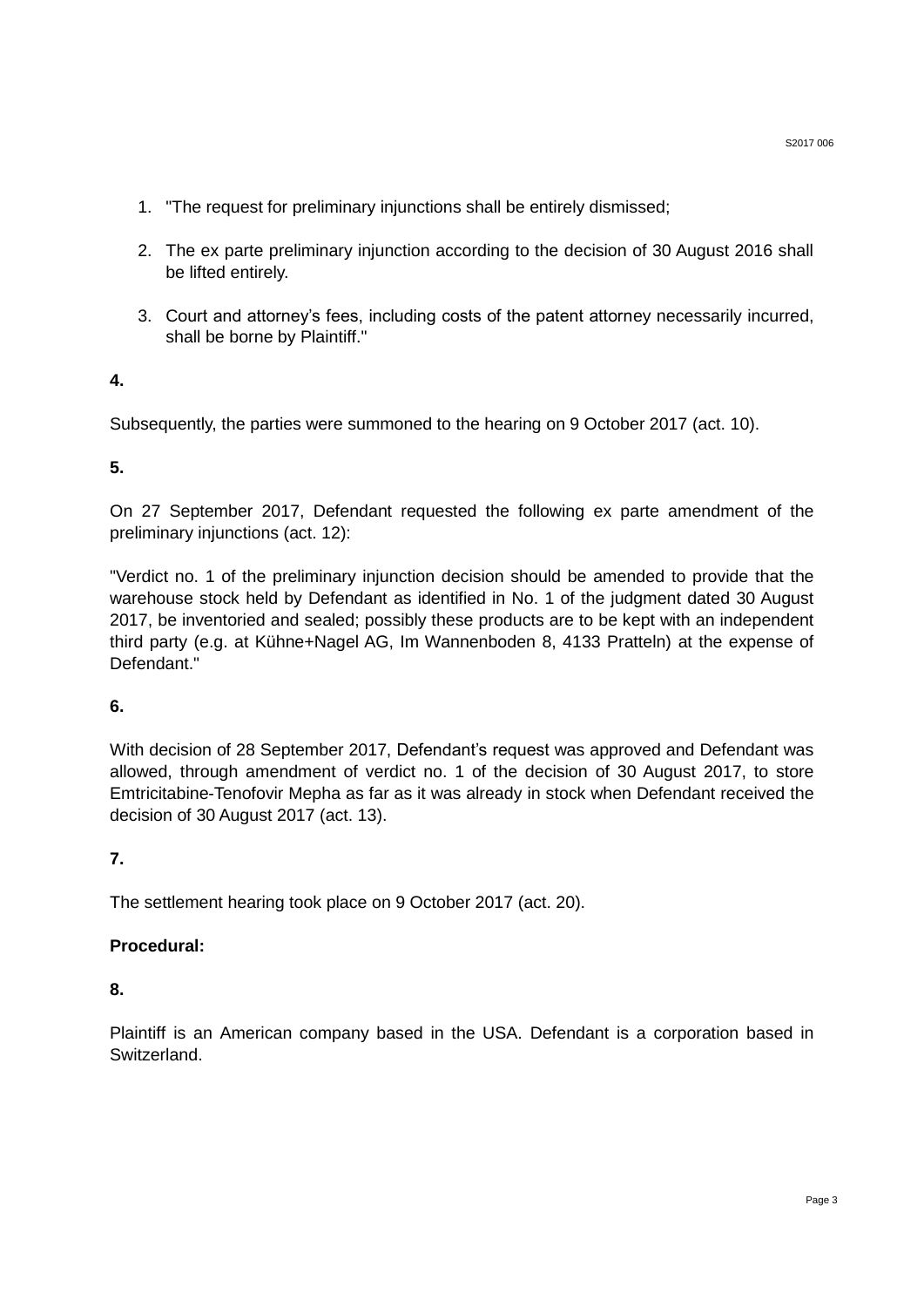According to art. 1 para. 2 IPRG in combination with art. 2 para. 1 and art 60 para. 1 Lugano Convention (LugÜ) as well as art. 10 AND art 109 para. 1 lit. a PatGG, the Federal Patent Court has jurisdiction over this matter.

In application of art. 23 para. 3,  $1<sup>st</sup>$  sentence, PatGG, the court takes its decision in a panel of three judges.

# **Assessment:**

#### **9.**

According to art. 77 PatG in connection with art. 261 para. 1 ZPO, the court shall order preliminary measures provided that Plaintiff makes plausible that a right to which he or she is entitled has been violated or a violation is anticipated (lit. a) and the violation threatens to cause a disadvantage, which can not be easily remedied (lit. b). An assertion is made plausible if the judge considers it to be predominantly true, meaning that it is not required that all doubts are eliminated. The opposing party also has to make its objections only plausible.<sup>1</sup> In addition, there must be certain urgency and the measure to be implemented must also be appropriate. 2

# **10.**

 $\overline{\phantom{a}}$ 

In support of its request, Plaintiff asserts that the Swiss SPC of Plaintiff C00915894/01 (SPC in dispute; act. 1\_1), the concerning basic patent EP 0 915 894 B1 (Basic Patent; act. 1\_2-3) and the original products TRUVADA® and ATRIPLA® of Plaintiff, which are protected by the SPC in dispute, are all very familiar to the court from the nullity proceedings O2017\_001  $(act. 1_4-6).$ 

According to Plaintiff, Defendant has created the impression by initiating the aforementioned nullity proceedings and by corresponding with Plaintiff, that Defendant wants to have examined by the court whether the SPC in dispute is legally valid in view of the case law of the CJEU and the necessity postulated by Defendant of the Swiss SPC case law with the EU case law, prior to launching Defendant's generic drug Emtricitabine-Tenofovir-Mepha 200mg/245mg lactab (marketing authorization no. 66181).

<sup>1</sup> BGE 132 III 83 consideration 3.2; BGE 103 II 287 consideration 2; Leuenberger/Uffer-Tobler, Schweizerisches Zivilprozessrecht, Bern 2010, para. 11.193 f.

<sup>2</sup> BSK ZPO-Sprecher, N 10 to art. 261 ZPO.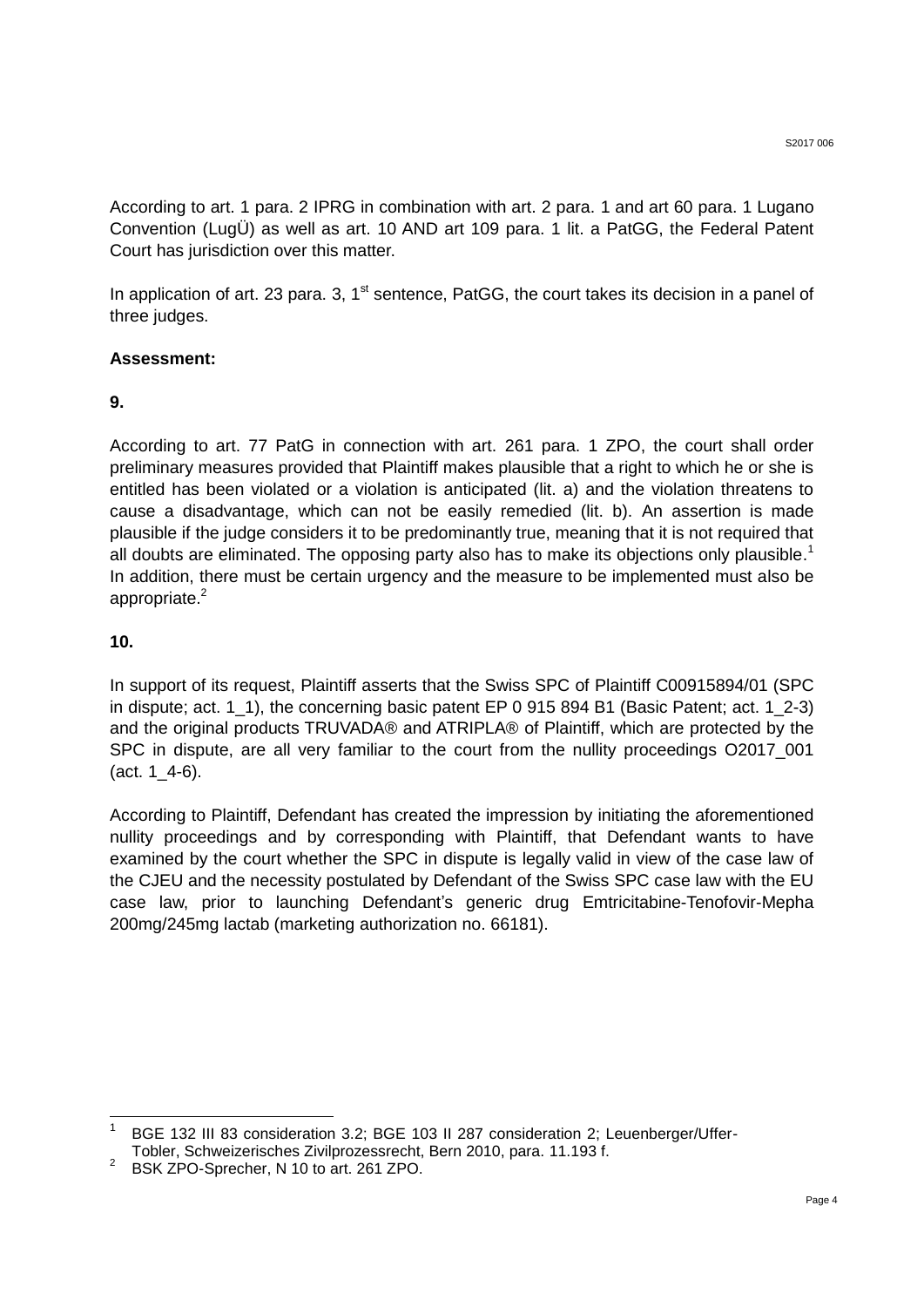Now, Defendant, as an answer to a warning letter from Plaintiff, has announced – just two days after the hearing held on 21 August 2017 (02017\_001) – that Defendant will not wait for the judgement in the nullity proceedings, but rather launch the generic version of TRUVADA® immediately ("imminent") on the Swiss market (cf. act. 1\_12).

Plaintiff states that a further generic drug of Defendant to the original product ATRIPLA® of Plaintiff with the combination of active ingredients Efavirenz-Emtricitabin-Tenofovir-Mepha received a marketing authorization on 18 July 2017 (no. 66217). This particular generic drug was probably not expressly mentioned in Defendant's letter of 23 August 2017 because Defendant had not yet received a warning letter from Plaintiff concerning this generic drug. The difference between the generic drug to TRUVADA® and the generic drug to ATRIPLA® is that the latter contains the active ingredient efavirenz in addition to tenofovirdisoproxil and emtricitabine. However, according to Plaintiff this combination of tenofovirdisoproxil, emtricitabine and efavirenz also infringes the SPC in dispute which protects tenofovirdisoproxil and emtricitabine as the relevant product. Plaintiff asserts that the scope of protection of a SPC, according to art. 140d PatG, which contains two active ingredients, also protects any drug containing these two ingredients together with a third active ingredient.

Plaintiff assumes that Defendant has already started marketing activities and will likely be included in the list of specialties on 1 September 2017. The validity of the Basic Patent was expressly acknowledged by Defendant in the nullity proceeding 02017\_001, which is why the validity of the Basic Patent also has to be assumed in the proceeding at hand. The validity of the SPC in dispute was challenged by Defendant in the nullity proceedings solely on the basis of case law of the CJEU that was only issued long after the SPC in dispute was granted. According to Plaintiff, the question whether the Swiss courts have to follow the case law of the CJEU can and must be left open in this proceeding as it will be decided in the nullity proceedings on the merits. For the requested preliminary injunction it must suffice that Defendant has acknowledged in its reply in the nullity proceedings that according to the established practice, that was applied by the Federal Supreme Court and the Federal Administrative Court, as well as by the Federal Institute of Intellectual Property, and that is not criticized by the Swiss doctrine, that the SPC in dispute is valid. Likewise, Defendant has acknowledged in the nullity proceedings that Plaintiff's drug TRUVADA® (respectively the active ingredients contained in TRUVADA®) is the product that forms the basis of the SPC in dispute. Defendant's attacked generic drug inarguably corresponds to Plaintiff's drug TRUVADA®, thus it also falls into the scope of protection of the SPC in dispute.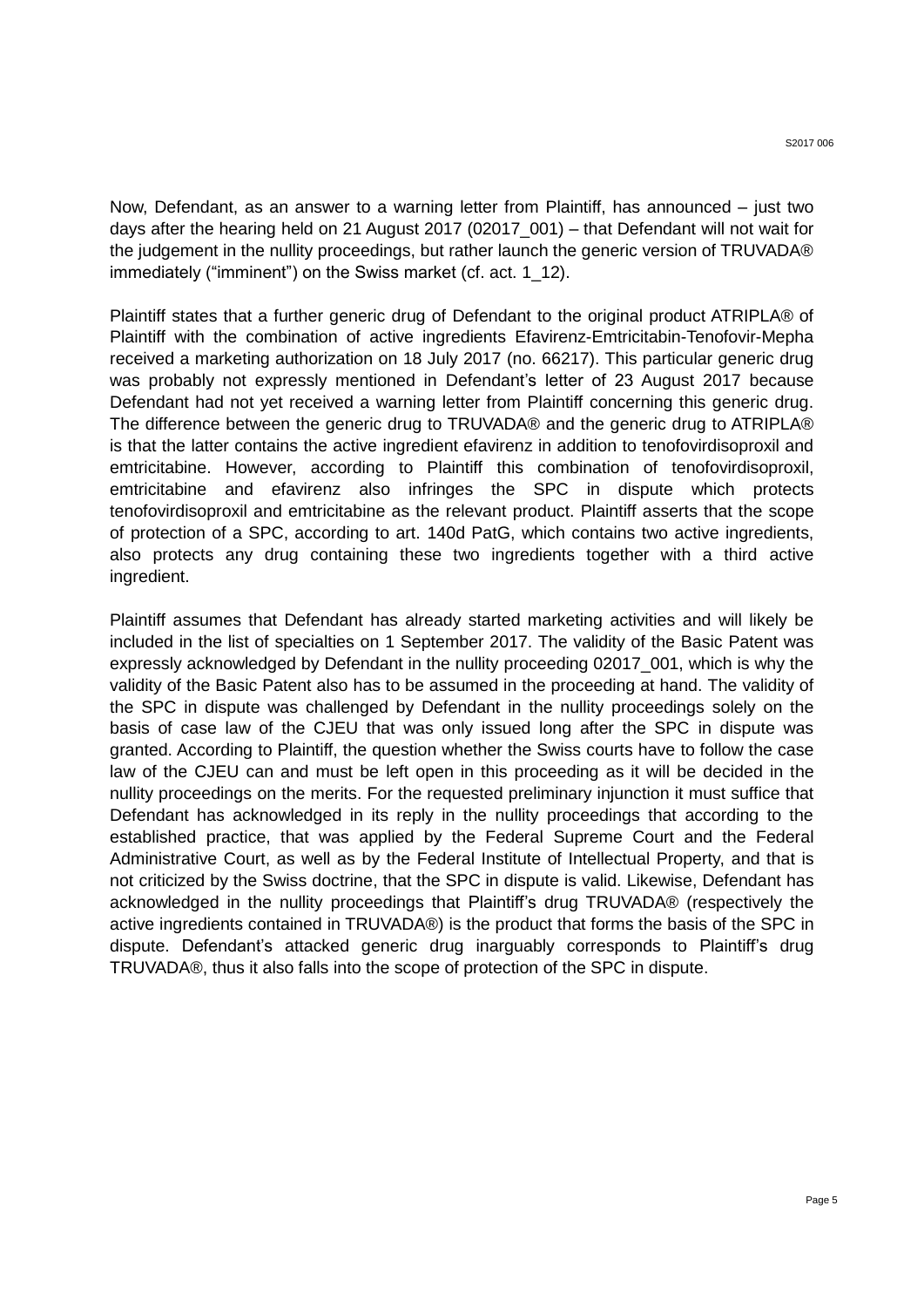Plaintiff asserts that the same applies to Defendant's generic drug to the original drug ATRIPLA®. For this reason, only the infringement of the SPC in dispute by Mepha's Emtricitabin-Tenofovir Mepha has been demonstrated by Plaintiff.

Due to the already initiated or admittedly imminent launch of Emtricitabin-Tenofovir Mepha, and the likely listing in the Swiss pricing and reimbursement list, Plaintiff believes it is necessary to approve the requested injunction promptly. Plaintiff is, as known to the court, suffering irreparable harm, which becomes exponentially bigger and less assessable each day (act. 1).

#### **11.**

Defendant challenged the violation of the SPC in dispute on the one hand by invoking its invalidity, while essentially presenting the same arguments as in the above-mentioned nullity proceedings on the merits 02017 001 between the same parties. On the other hand Defendant argued even on the assumption that the SPC in dispute is valid, there was no interference with its scope of protection because the SPC in dispute mentions the fumarate salt of tenofovirdisoproxil and the product of the Defendant is the phosphate salt of tenofovirdisoproxil. Plaintiff's description of the product in the SPC in dispute was narrowly chosen, focusing on a specific salt and thus does not extend protection to other salts of tenofovirdisoproxil according to Defendant. Accordingly, insofar as this is relevant for a SPC at all, there is no literal infringement.

In addition, Defendant points out that there was also no infringement under the doctrine of equivalents, namely that the Drospirenone questions (decision S2013\_001) had to be taken into account for the assessment of such a violation, but Plaintiff did not make any kind of reference to those. The same technical function is denied by Defendant, accessibility and equivalence are neither claimed nor apparent (act. 9).

Although Plaintiff's request for an ex parte preliminary injunction had explicitly challenged not only the combination of active ingredients tenofovirdisoproxil phosphate and emtricitabine (Defendant's marketing authorization no. 66181), but also the combination of active ingredients tenofovirphosphate, emtricitabine and efavirenz (Defendant's marketing authorization no. 66217), Defendant did not comment on the subject of the latter in its first response, but only said it was not under discussion (cf. act. 9 N 6). At the hearing, Defendant clarified that the marketing of this product is not immediately planned (cf. act. 20 p. 5).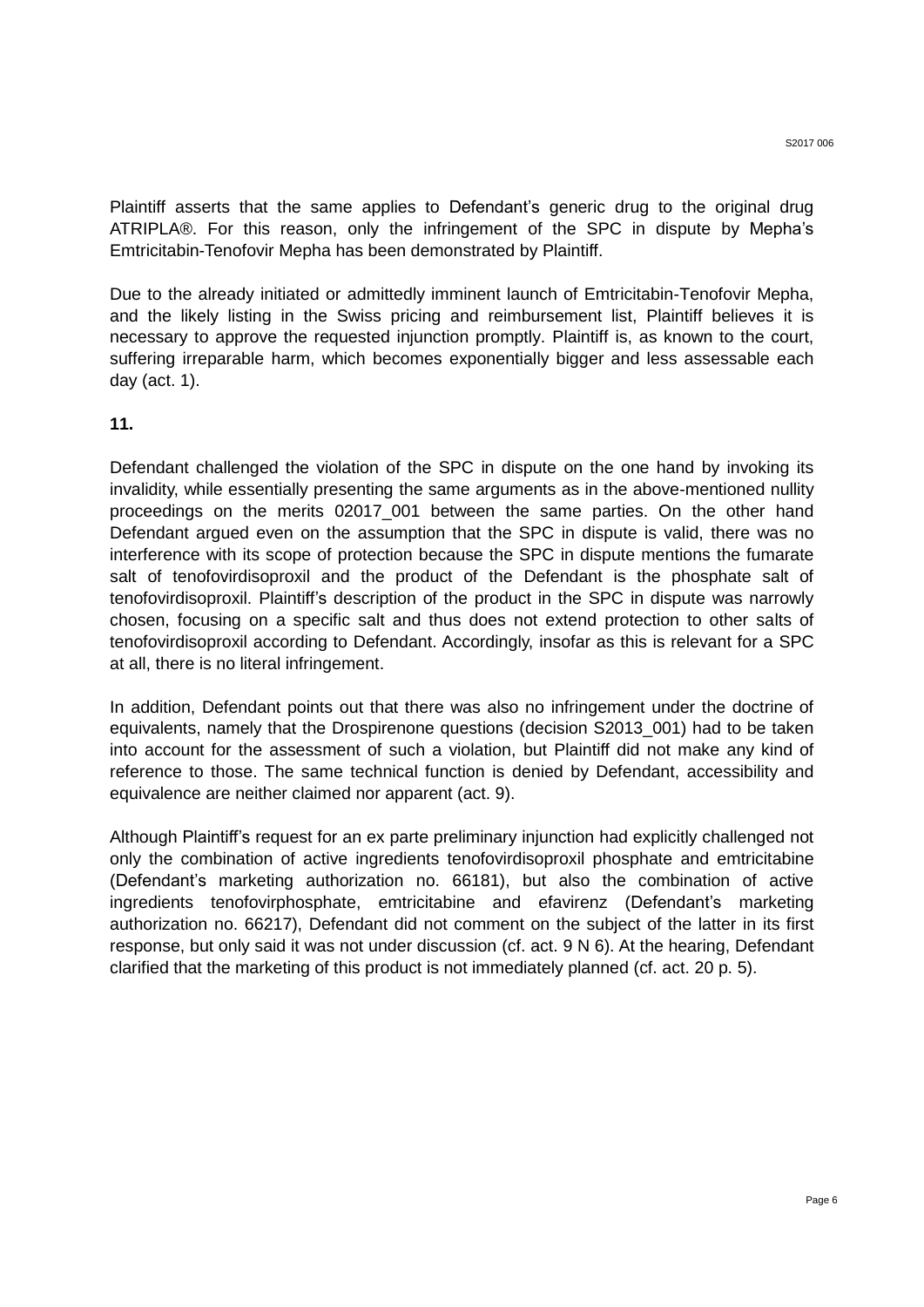With regard to the first argument on the non-infringement of Defendant, namely that the SPC in dispute should not be valid because the infringement test according to the case law of the Fosinopril decision by the Federal Supreme Court should not be applied, but rather the new case law of the CJEU, it may be fully referred to the judgment of 3 October 2017 given to the same parties in the proceedings on the merits 02017\_001. In this decision, it was held that the SPC in dispute is valid, which is therefore also to be assumed in this case.

# **13.**

Defendant has undisputedly obtained two new marketing authorizations for the combination of tenofovirdisoproxil phosphate and emtricitabine, namely marketing authorization nos. 66181 as well as 66217. These marketing authorizations are based on the marketing authorization for Plaintiff's original products TRUVADA® and ATRIPLA®.

Furthermore, it is undisputed that the active ingredient tenofovirdisoproxil is subject to the Basic Patent of the SPC in dispute and is covered by its scope.

It is also undisputed that the SPC in dispute, regarding the active ingredient tenofovirdisoproxil, does not refer to the phosphate but specifically to the fumarate salt form. The specific active ingredients of the SPC in dispute as well as the first marketing authorization of Plaintiff on one hand and the second marketing authorizations of Defendant on the other hand, are therefore not identical.

# **14.**

An SPC is infringed, if during the preliminary proceedings with regard to the attacked product– in this case Emtricitabin-Tenofovir Mepha (marketing authorization no. 66181) or the product with additionally efavirenz (marketing authorization no. 66217) – the following requirements are made plausible:

1. The use of the challenged products constitutes a use of the protected product in the SPC. It is therefore to be assessed if the challenged product falls under the scope of the **product of the SPC** (art. 140d para. 1 PatG: "The protection of a certificate extends, ..., to any use of the product, ...").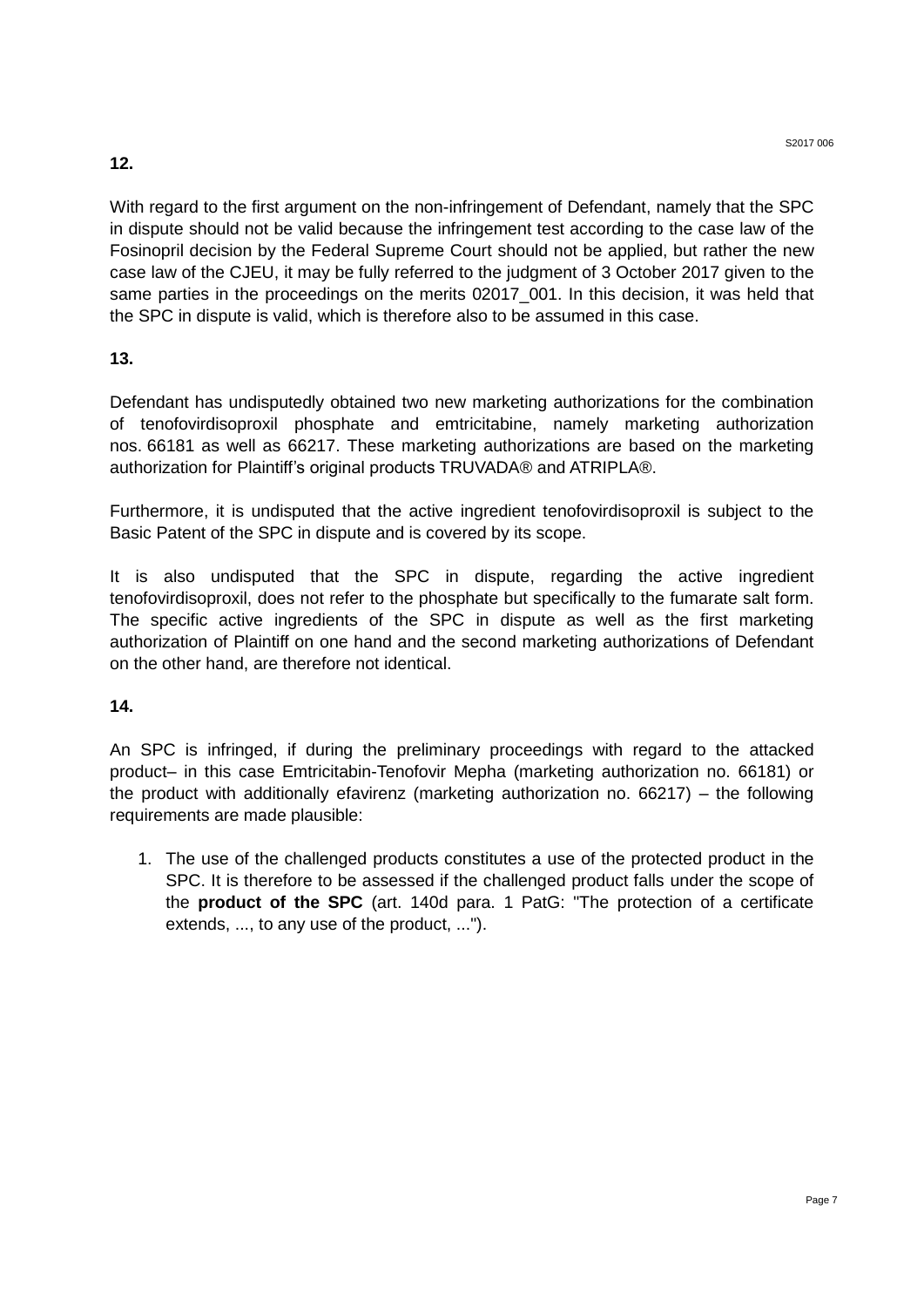- 2. The challenged product must be a medicinal product that has been authorized before the expiry of the certificate (art. 140d para. 1 PatG: "The protection of a certificate extends to any use of the product as a medicinal product that has been authorized before the expiry of the certificate").
- 3. The challenged product must fall into **the scope of protection of the basic patent** (art. 140d para. 1 PatG: "The protection of a certificate extends, within the limits of the scope of protection conferred by the patent ...", art. 140d para. 2 PatG: "The certificate grants the same rights as the patent and is subject to the same restrictions.").

The law defines **products** (cf. art. 140a para. 1 PatG) as "active ingredients or combination of active ingredients". The term "product" is equally used in connection with supplementary protection certificates for the grant requirements (art. 140b and 140c PatG) and in determining the scope of protection and effects (art. 140d PatG). The law does not provide more precise definitions of the relevant product.

The dispatch of the Federal Council of 1993 to amend the Pat $G<sup>3</sup>$  notes the following concerning art. 140a PatG:

"This paragraph shall specify the range of products eligible for the grant of a supplementary protection certificate. In accordance with the EC Regulation on supplementary protection certificates (EC Regulation), this is not the (human or animal) medicinal product such as authorized as a pharmaceutical specialty, but rather the active ingredient or combination of active ingredients that is used in such a medicinal product."

With regards to the grant requirements, the guidelines of the Federal Institute of Intellectual Property (FIIP) for the substantive examination of patents and SPCs (version of 1 April 2017, cf. p. 106) state about the product:

"The product is defined as an active ingredient or a combination of active ingredients (art. 140a para. 2 PatG). Therefore, the term "product" in art. 140b PatG is not to be interpreted as the pharmaceutical speciality such as authorized, but rather as the active ingredient (or the combination of active ingredients) that is used in such a medicinal product (see dispatch of the Federal Council of 18 August 1993, p. 24).

 3 BBI 1993 III 706, p. 729.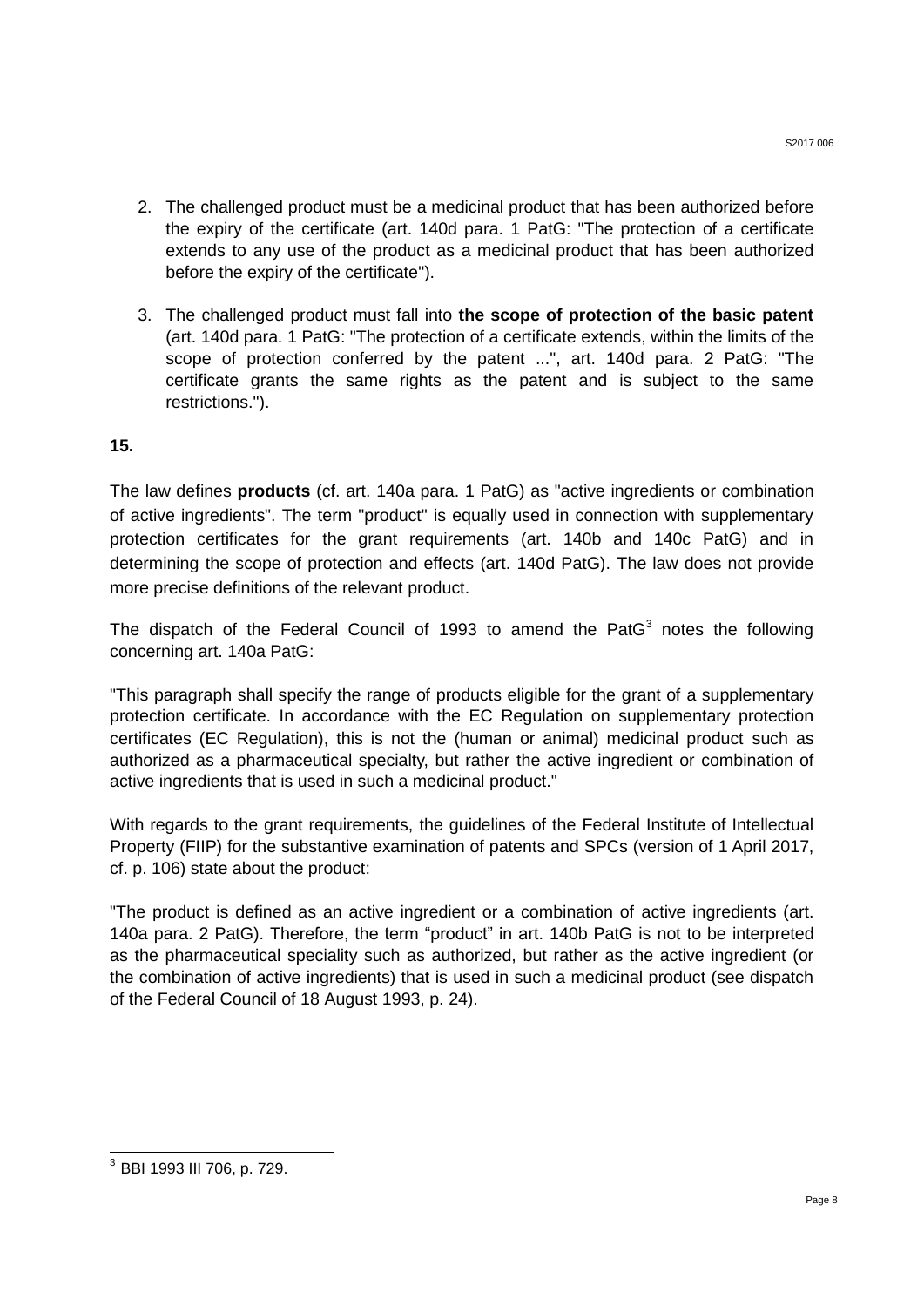In order to prevent uncertainties with regard to the products, the designation in the application must be unambiguous. It must comprise only the chemical substance (or the substances) in accordance with the official registration certificate. The following designations are possible: The systematic chemical name (e.g. from CAS or IUPAC), the INN (International Nonproprietary Name; also abbreviated as DCI), the designation on the registration certificate, the entry in the Index Nominum or on the list of pharmaceutical substances. Ambiguous designations and trademark names are not accepted because the latter designate a pharmaceutical speciality and not the active ingredient or the combination of active ingredients. By analogy, designations of the medicinal product such as "nasal administration of the active ingredient A" are not permitted either."

With regards to salt forms and esters, the FIIP guidelines for the substantive examination state the following<sup>4</sup>:

"When there are multiple authorizations for various salt forms or ester of one active ingredient, they are usually considered to be one chemical combination, or rather the same product. These salts, respectively esters, serve the handling of the active ingredient in production, processing or administration (such as improving solubility) or the stabilization of the active ingredient. For example, if there are three authorizations for carboxylic acid, the first one as free acid, the second one as sodium salt and the third one as potassium salt, the relevant authorization is the one that was granted first.

But if the salt form (respectively the counterion) or the ester group has an influence upon the pharmacological effect in the body, this will be considered a new invention. The modified effect based on the specific salt or ester form must result from the patent."

A different interpretation of the definition of "product" for the grant requirements and the scope of protection, as pleaded by Defendant (cf. act. 20 p. 7, 10), does not seem to be coherent with the law.

The abovementioned sources and the legal doctrine quoted by the Plaintiff (see also the compilation in act. 16 p. 3 below - p. 5 above) credibly show that the relevant product in connection with an SPC is not limited to the specific specialty according to the authorization, but also covers derivatives and in particular various salt forms thereof, insofar as these, and this is an important addition, show the same pharmacological effect.

 $\overline{\phantom{a}}$ 

<sup>4</sup> Guidelines for the substantive examination of national patent applications, version of 1 April 2017, p. 107.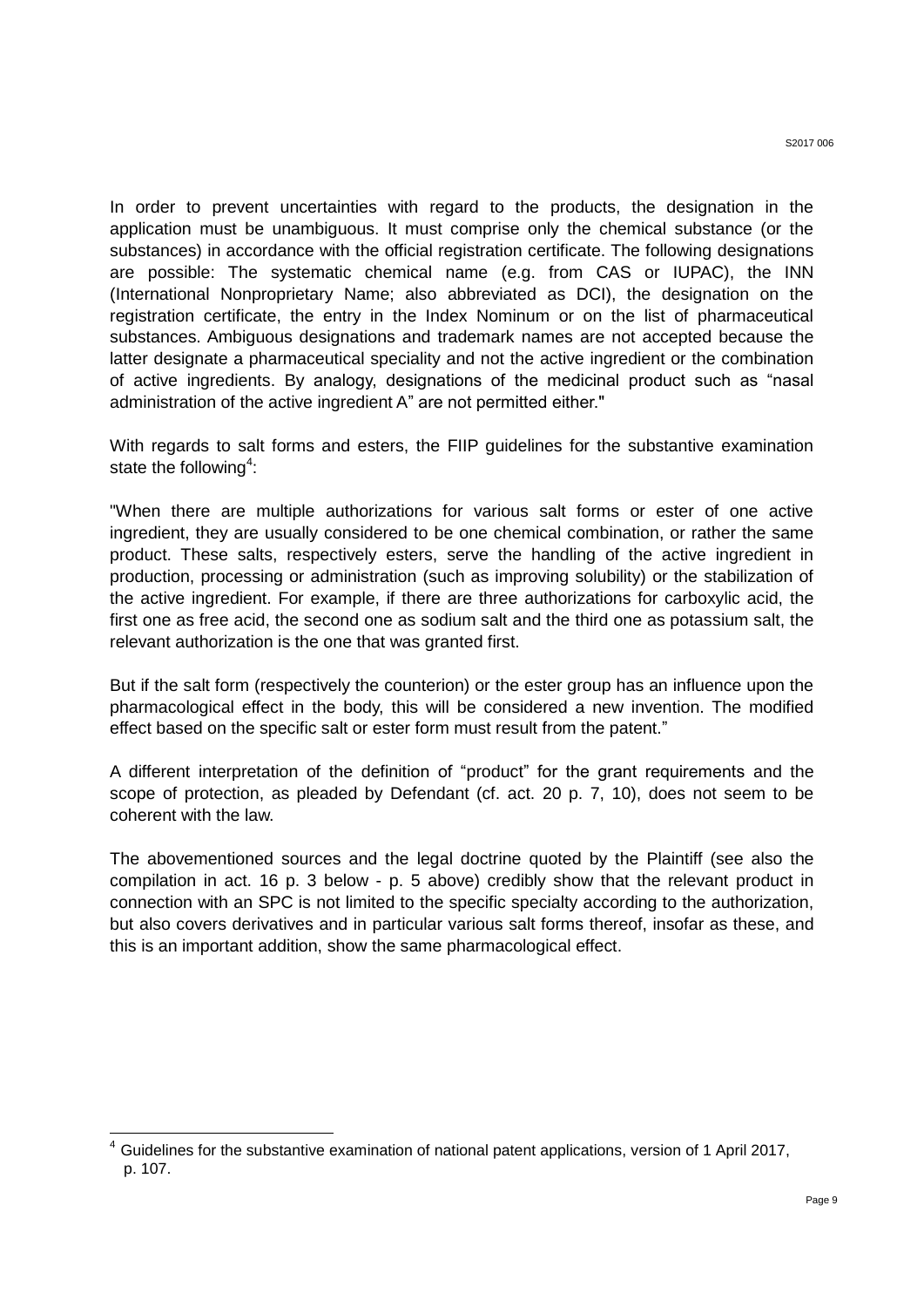In this sense, Plaintiff's interpretation is credible when it proposes the following definition of "product" relevant to the present procedure (cf. act. 16, p. 5):

"Emtricitabine plus tenofovirdisoproxil fumarate and all derivatives thereof (i.e. in particular all salt forms), to the extent that they have the same pharmacological effects and are covered by the Basic Patent EP 0 915 894 B1."

#### **16.**

1

According to art. 12 HMG, a second marketing authorization may be granted for a medicinal product which is essentially the same as an already authorized medicinal product (original product) and is intended for the same use. The application can then rely on the results of the pharmacological, toxicological and clinical tests of the original product.

According to the Swissmedic guidelines for the authorization of medicinal products for human use with a known active ingredient, different salts, esters, ethers, isomers, mixtures of isomers, compilations or derivatives of an active ingredient are considered to be the same active ingredient, provided that the applicant can prove that the findings on quality, safety and efficacy are transferable to the newly registered product with sufficient probability.<sup>5</sup>

In order to obtain the second marketing authorization for nos. 66181and 66217 based on the marketing authorizations of Plaintiff's original products, Defendant submitted corresponding technical documentation to Swissmedic, proving that if tenofovirdisoproxil *phosphate* is used instead of tenofovirdisoproxil *fumarate* like in the original product, the quality, safety and efficacy are almost identical. The corresponding documentation seems to have been sufficient for the authority to grant the second marketing authorization. Accordingly, it is undisputed that when tenofovirdisoproxil is supplied to the human body it will transform into tenofovir, the actual therapeutically effective molecule (cf. act. 1\_8 p. 7, act. 1\_14 p. 15).

<sup>&</sup>lt;sup>5</sup> Swissmedic's HD-Guidelines for the authorization of medicinal products for human use with a known active ingredient, para. 1.1.1.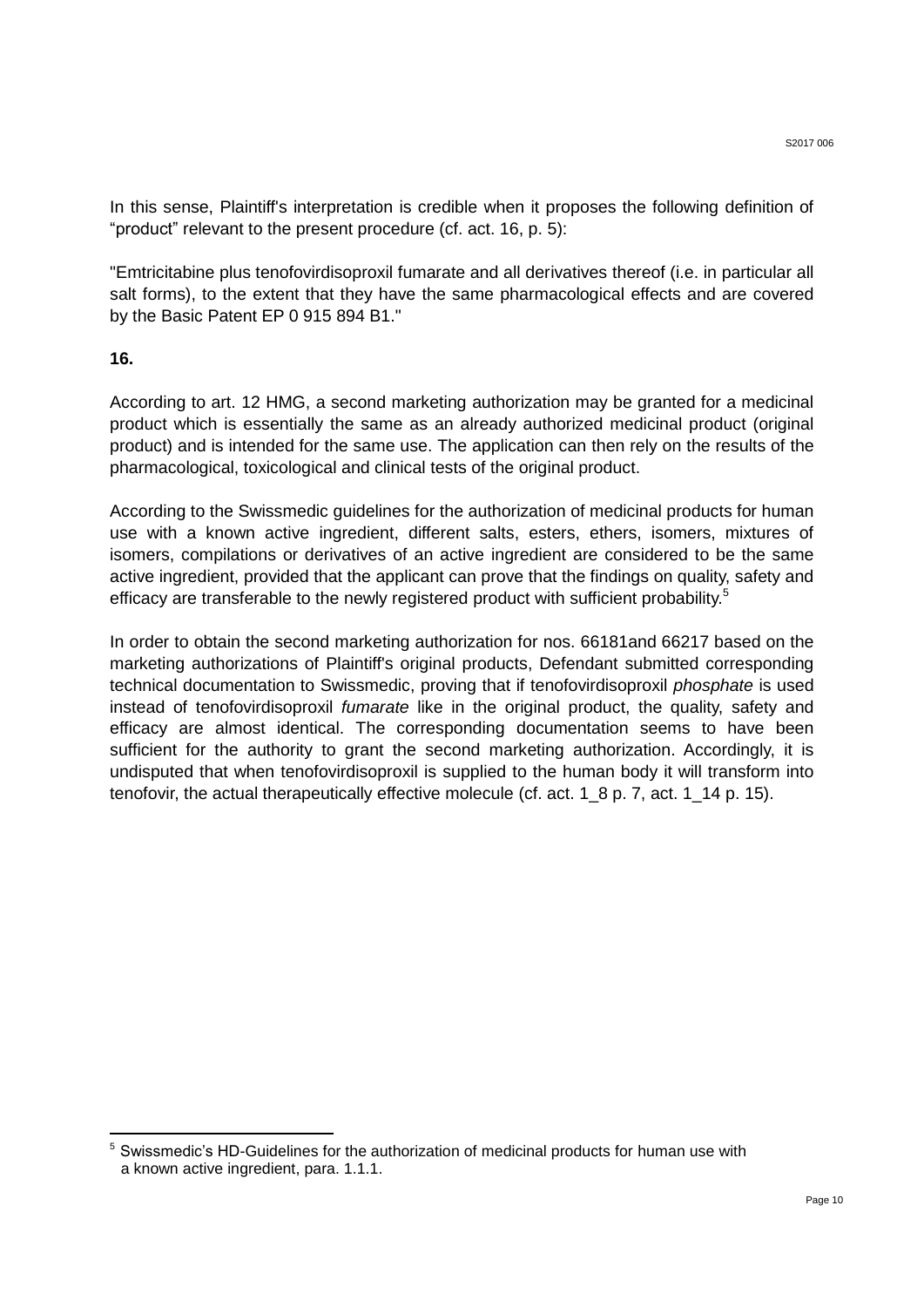It already results from the fact alone that Defendant's second marketing authorizations have been granted that the two forms of the attacked embodiment with the phosphate salt of the active ingredient tenofovirdisoproxil have the same pharmacological effects as those of the fumarate salts of the active ingredient tenofovirdisoproxil according to the first marketing authorizations and the SPC. The Defendant did not assert anything else.

# **18.**

In principle, the legal basis for the legal authorization of medicinal products and the legal basis for a violation of the SPC are different. However, in order to assess the legal question as to whether an identical product within the meaning of art. 140d PatG is given, it is first necessary to assess the technical question of the same pharmacological effect.

In this present case, it is precisely this technical preliminary question for the assessment as to whether a similar product within the meaning of art. 140d PatG is given that matches with the assessment of the marketing authorization authority. The assessment of the marketing authority answers the question as to whether, in accordance with art. 12 HMG, the active ingredient is essentially the same as the one used in the first marketing authorization and as to whether quality, safety and efficacy are transferable in accordance with the guidelines of the marketing authorization authority.

If Defendant's documentation for the second marketing authorization has been considered as sufficient evidence of the same pharmacological effect by the marketing authorization authority, it must be assumed with respect to the SPC that there is the same product.

The situation could only be assessed differently if the modified salt form had an unexpected additional or different effect. However, this has not been alleged in the present case. Moreover, it is also questionable whether a second marketing authorization could have been obtained in such a situation, since the efficacy would not necessarily be transferable according to the guidelines of the marketing authorization authority.

## **19.**

In proceedings before the marketing authorization authority, Defendant has based its request for obtaining a second marketing authorization exactly on the same pharmacological effect. For this purpose, Defendant has submitted evidence according to which the modified form, tenofovirdisoproxil phosphate, has the same pharmacological effect as the tenofovirdisoproxil fumarate in the original product. In the marketing authorization procedure, Defendant was therefore explicitly concerned with demonstrating that the modified form of this active ingredient does not, applying the strict medicinal products standards, deviate in any way from the original product in any relevant respect in terms of its effect. The core of the marketing authorization procedure was therefore precisely to show that it was about a pharmacologically identical alternative to the original product, which Defendant in said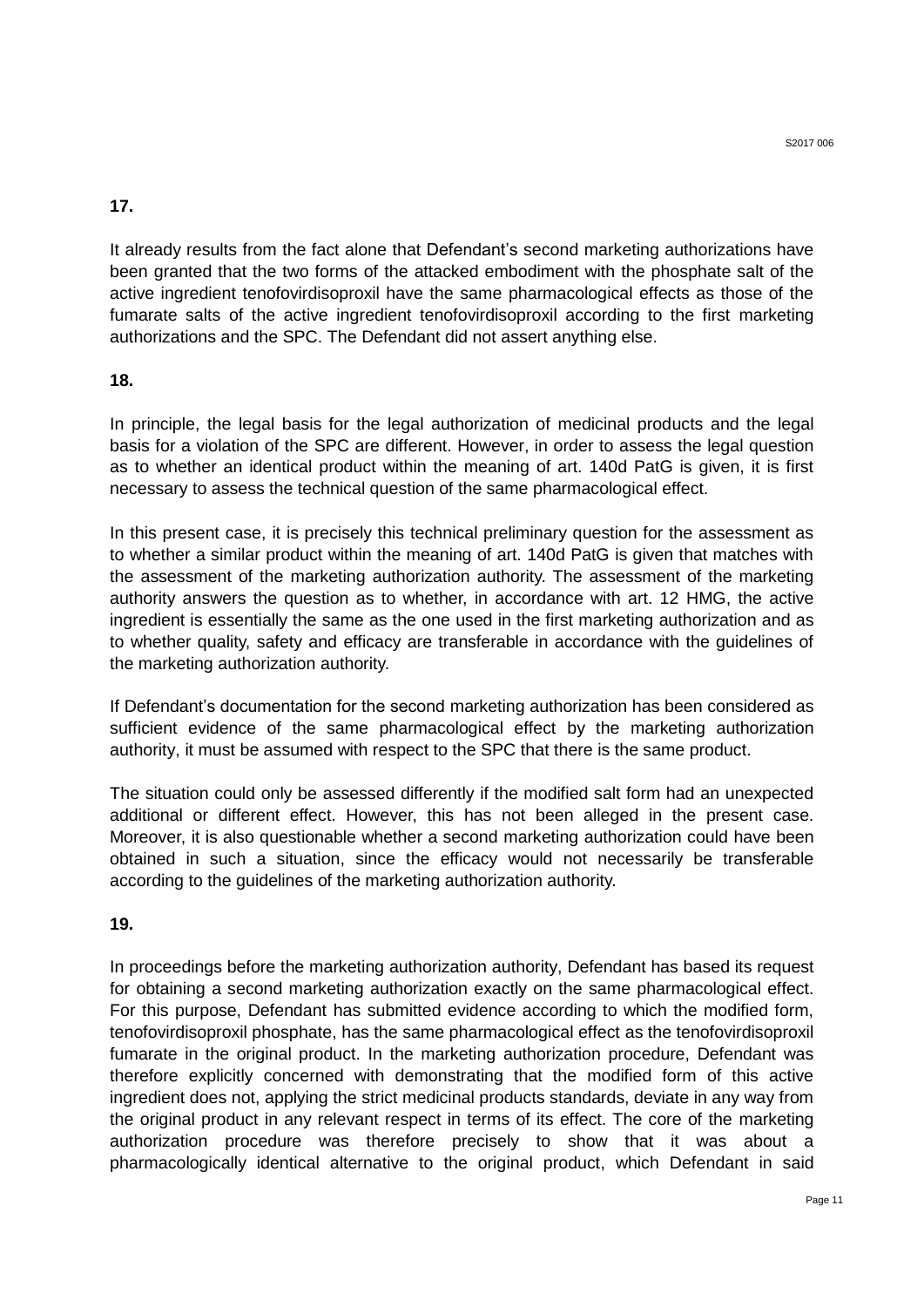procedure apparently also managed to show.

For this reason, in the present infringement proceedings, Defendant could not claim that the modified form was not identical in effect, because this would not be credible since it would be contradictory. 6

The first requirement for the infringement of the SPC in dispute described above in para. 14 (the attacked embodiment falls within the product definition of the supplementary protection certificate) is thus credibly fulfilled.

#### **20.**

The Defendant does not challenge that the attacked embodiments, which are the subject of marketing authorizations nos. 66181 and 66217, constitute authorized medicinal products.

The second requirement for the violation of the SPC in dispute mentioned above in para. 14 is thus also fulfilled.

## **21**.

In addition, the Defendant does not deny that the attacked embodiments lie within the scope of protection of the Basic Patent.

The Defendant only denies that the attacked embodiment lie within the scope of protection of a hypothetical claim based on the Basic Patent, in which the active ingredient, which is broadly defined by a Markush formula, would be hypothetically replaced in claim 1 or 2 of the Basic Patent by tenofovirdisoproxil fumarate and the other therapeutic components according to claim 27 by emtricitabine. However, this is not the aspect to be assessed in the violation of a supplementary protection certificate. Proceeding in this way would also raise follow-up questions, which were raised by the Defendant itself (act. 20 p. 9 et seq.), namely, for example, which description would be assigned to such a hypothetical claim as an aid to interpretation.

 6 cf. BGE 4A\_590/2016.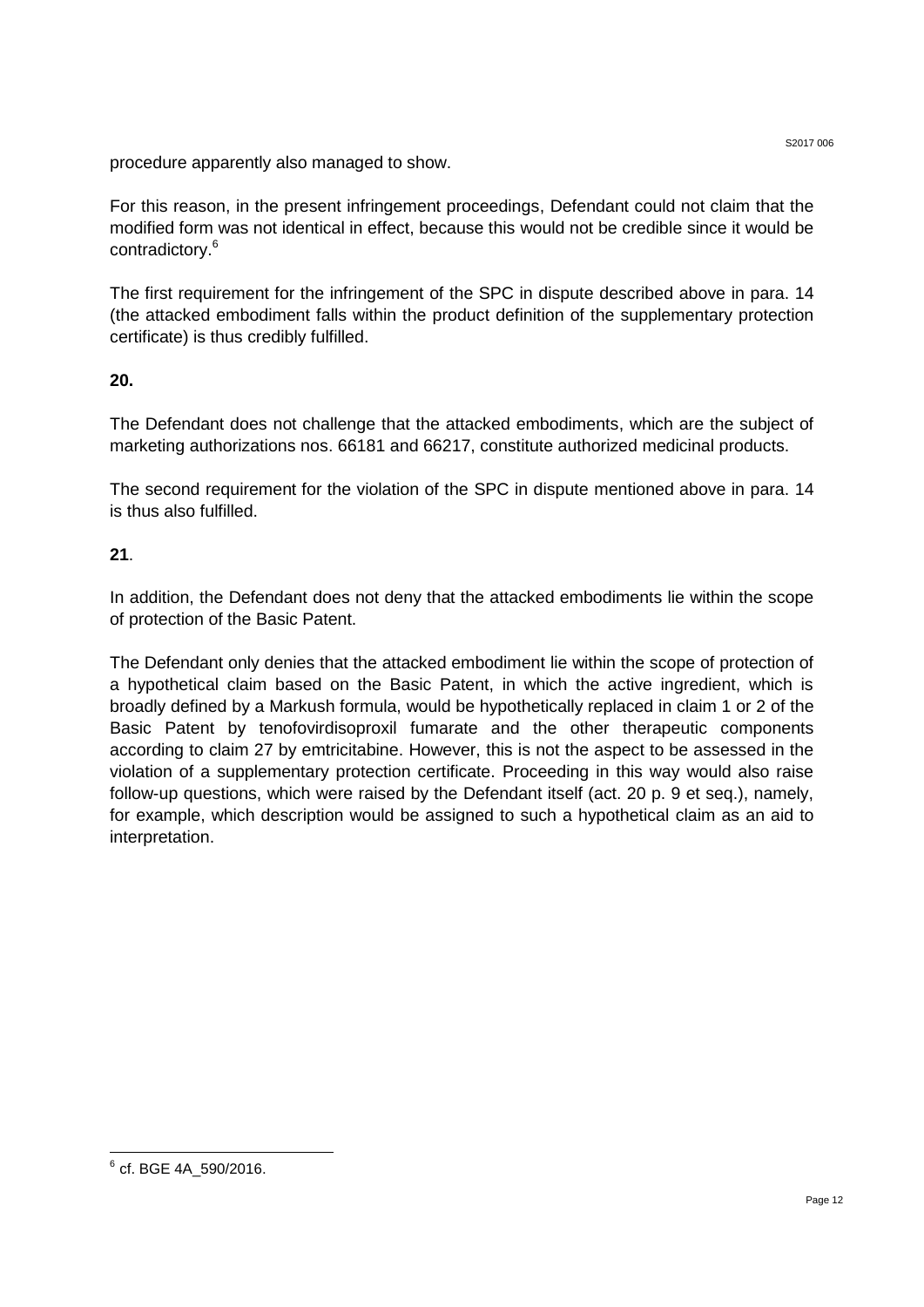The aspect that the active ingredient is usually named more specified in the supplementary protection certificate than in the basic patent has already been examined under the first requirement and in connection with the definition of the relevant product. With respect to the third requirement the classic patent law method is used to check whether the attacked product lies within the scope of protection of the basic patent.

Therefore, also the third requirement for the violation of the SPC in dispute mentioned above in para. 14 is thus credibly fulfilled.

#### **22**.

In connection with the argument that the attacked embodiment does not lie within the scope of protection, the Defendant asserts, among other things, that the Plaintiff itself, when applying for the SPC in dispute, has formulated a narrow version which was expressly directed at the specific salt, the fumarate, and did not mention the tenofovirdisoproxil alone. Thus, Defendant argues that this narrow wording must also be binding for the Plaintiff and the use of other salts cannot be held against third parties pursuant to the principle of protection of a legitimate expectation and the prohibition of contradictory behavior. Furthermore, Plaintiff's other SPC, which has since been dropped, covers the product with three active ingredients, in addition with efavirenz (C00915894/02, withdrawn on 22 September 2015), showing that it would also have been possible to make tenofovirdisoproxil alone and not the more specific fumarate salt the subject of the SPC in dispute (act. 20 p. 8).

#### **23.**

It should be noted that the Plaintiff's marketing authorizations for the two products are different. For the product of the combination of active ingredients under the name Truvada (marketing authorization no. 57316), the marketing authorization has been granted on 24 September 2010 for the following composition (cf. act. 1\_13): "tenofovirum disoproxilum fumaras 300 mg, emtricitabinum 200 mg". In contrast, for the triple combination under the name Atripla (marketing authorization no. 60011), authorization has been granted on 20 November 2009 for the following composition (cf. act. 1\_16): "efavirenzum 600 mg, emtricitabinum 200 mg, tenofovirum disoproxilum 245 mg ut tenofovirum disoproxilum fumaras, excipiens pro compresso obducto.".

Thus, tenofovirdisoproxil was explicitly mentioned in the marketing authorization for the triple combination of active ingredients and was then further specified as fumarate. In such cases, the FIIP accepts that the wording of the SPC is directed at the active ingredient without a specific salt form. On the contrary, only tenofovirdisoproxil fumarate was mentioned in the marketing authorization for the double combination of active ingredients, which means that only the fumarate is accepted for the protection certificate in accordance with the FIIP guidelines. ("In order to avoid any ambiguity concerning the product, the name on the certificate application must be unequivocal. It may only include the chemical substance (s) in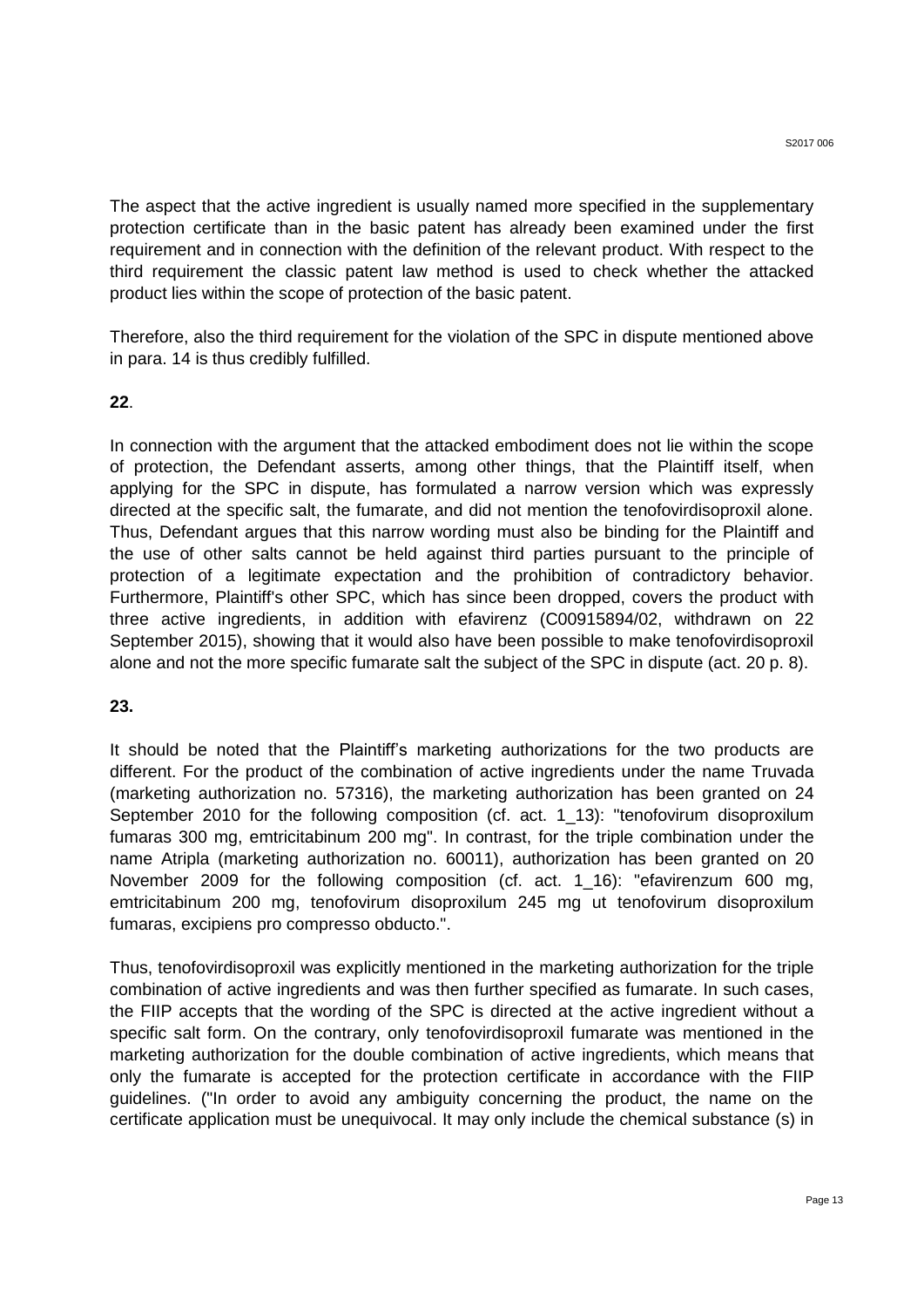accordance with the official registration document." $^7$ ).

Therefore, the specific wording of the SPC in dispute cannot be considered as delimitation from the prior art by the right holder, it is rather determined by the wording of the medicinal marketing authorization. Thus, it is plausible that based on marketing authorization no. 57316, the Plaintiff would not have been able not obtain an SPC that mentions tenofovirdisoproxil but not tenofovirdisoproxil fumarate. A limitation of the scope of protection under patent law therefore cannot be deduced from this, provided that - as it is undisputedly the case here - the same pharmacological effect is given with the salt other than fumarate.

# **24.**

According to the Defendant's letter dated 23 August 2017, the launch of the product Emtricitabin-Tenofovir-Mepha 200mg/ 245mg is imminent (act. 1\_12). Concerning the product with the additional active ingredient efavirenz, the Defendant stated that no marketing activities are planned. (act. 20 p. 5). However, the grant of Defendant's second marketing authorization and the behavior of the Defendant regarding the product Emtricitabin-Tenofovir-Mepha is enough to make plausible the risk of first infringement also regarding the second product.

# **25.**

Thus, a potential violation of the Plaintiff's claims has been made plausible.

## **26.**

1

Irreparable harm is obvious simply because of the Plaintiff's difficulties to prove damages in ordinary proceedings on the merits. On the one hand, there is a problem of causality between the sales of the Defendant and the decline in sales of the Plaintiff, especially if which would be the case if the requested preliminary measure were not ordered - other generic drug manufacturers were to enter the market. In addition, the price reduction resulting from the availability of generic medicines would also have to be included in the Plaintiff's disadvantage, which makes the difficulties to prove damages obvious. In this way, a disadvantage, which cannot be easily remedied, is plausible.

 $7$  Guidelines for the substantive examination of national patent applications, version of 1 April 2017, p. 106.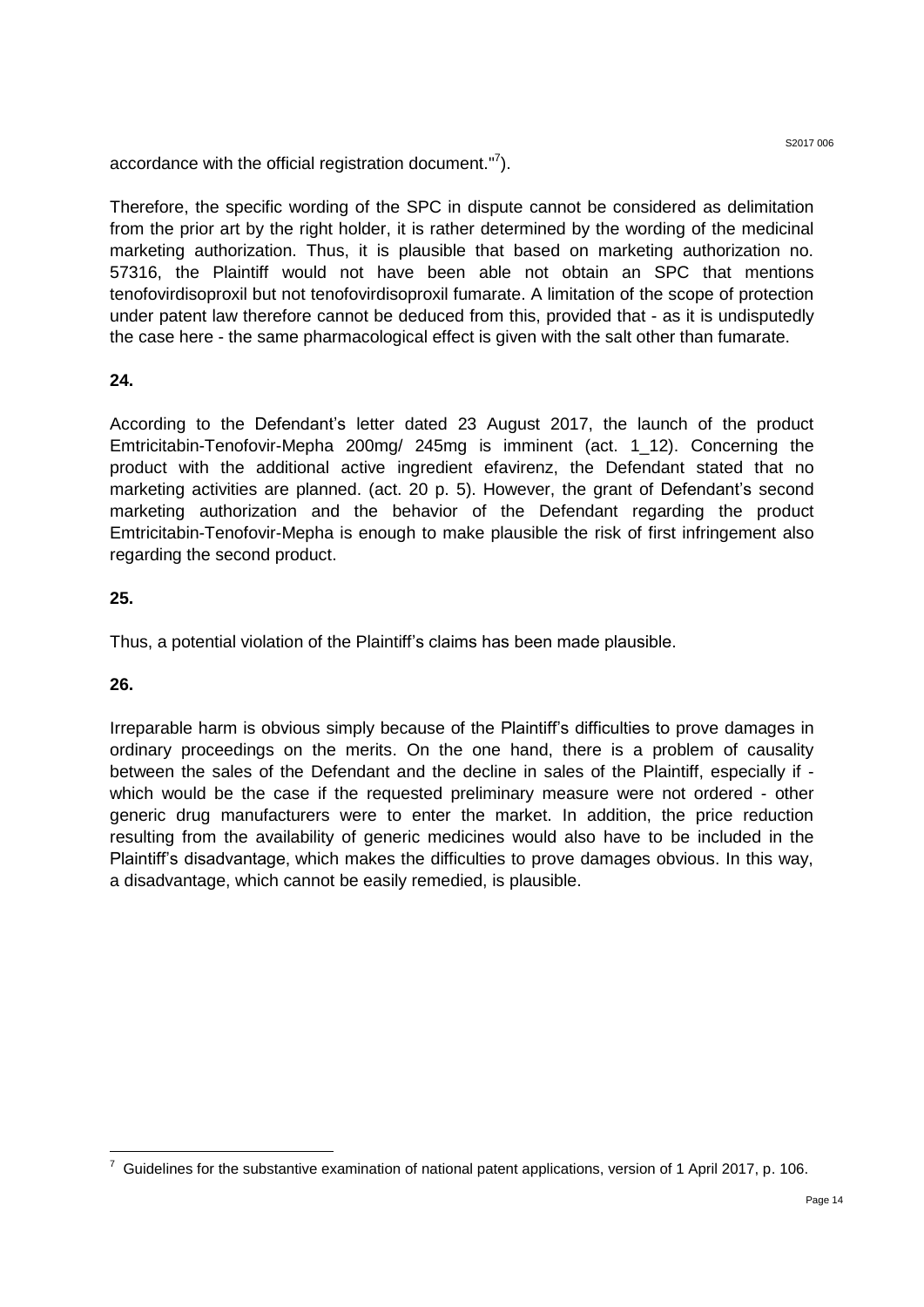Since the Defendant explicitly states in its letter (act. 1\_12) that the launch of its product is "imminent" also the urgency requirement is met. The imminent launch of the product can only be prevented by issuing a preliminary injunction.

#### **27.**

Consequently, Plaintiff's application for interim measures has to be granted – with the restrictions according to the decision dated 28 September 2017 (act. 13), which have been acknowledged by the Plaintiff. The Defendant is prohibited (alone or through third parties) from importing, exporting, storing (to the extent that the products were not already stored prior to the decision of 30 August 2017), manufacturing, offering, selling or placing otherwise on the market pharmaceutical products containing tenofovirdisoproxil in the form of a phosphate salt and emtricitabine according to Swissmedic MA nos. 66181 and 66217 during the term of the Swiss SPC C00915894/01.

#### **Enforcement measures:**

#### **28.**

With this judgement the court may order enforcement measures, at the request of the successful party (art. 236 para. 3 ZPO). The decision lies within the discretion of the court.<sup>8</sup> The prohibition to be ordered is issued under the threat of a penalty of CHF 1,000 per day and under the threat of penalty for its executives according to art. 292 StGB in case of future violations (art. 236 para. 3 in connection with art. 343 para. 1 lit. a and c ZPO).

## **Security deposit:**

## **29.**

1

The security deposit of CHF 250'000, ordered by the decision of 30 August 2017 in accordance with art. 264 para. 1 ZPO, is undisputed and accepted by both parties (cf. act. 16 p. 1 no. 1) and will therefore be maintained.

<sup>8</sup> Sutter-Somm/Hasenbohler/Leuenberger, ZPO Komm., N 25 et seq. to Art. 236 ZPO.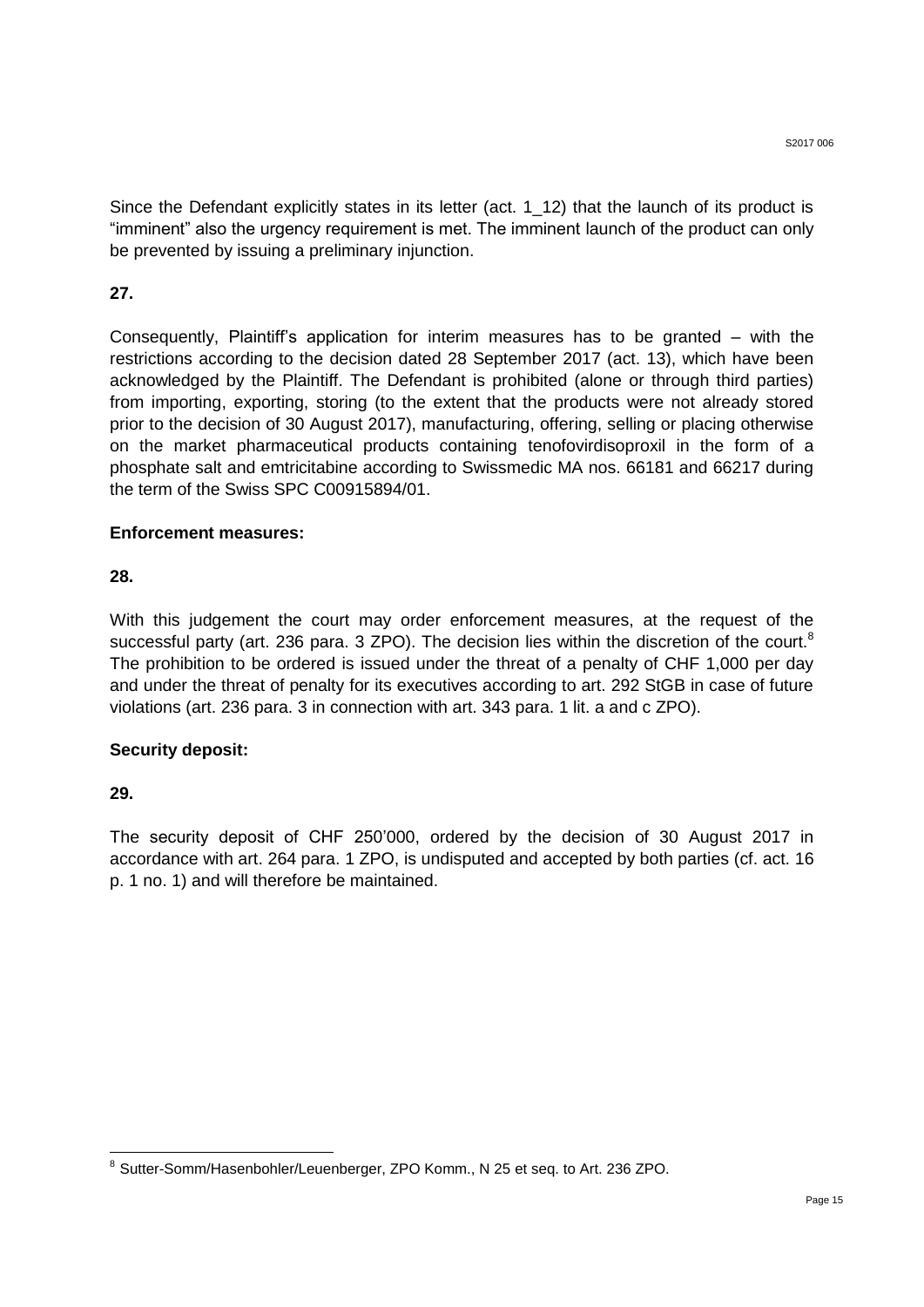# **Deadline for filing action in the ordinary proceedings:**

**30.**

The court shall set a deadline within which the Plaintiff must file his or her action in ordinary infringement proceedings on the merits; otherwise, the ordered preliminary injunction would become automatically ineffective in the event of default (art. 263 ZPO).

## **Costs and compensation claims:**

#### **31.**

The court fee shall be set at CHF 13,000 based on the amount in dispute of CHF 250'000 (act. 1 para. 17 et seq., act. 9 para 11 and art. 1 in connection with art. 2 KR-PatGer). The court costs will be charged to the Plaintiff and offset against the advance payment. The final decision on the procedural costs for the interim measures shall be taken in the final decision in infringement proceedings on the merits (art. 104 para. 3 ZPO).

The Defendant has requested the involvement of a translator for the hearing (act. 11). Accordingly, the translator was summoned by the court. Shortly before the hearing, the Defendant decided not to use the translator. The resulting translator's compensation of CHF 1,350 is therefore the result of unnecessary costs caused by Defendant. These costs will therefore be imposed on the Defendant in any event (art. 108 ZPO). In the event that the Plaintiff fails to file the action in the proceedings on the merits within the given time limit, this ruling on costs should still apply and the Plaintiff shall pay Defendant's attorney's fees. These are fixed at CHF 11,000 for legal representation. For the patent attorney's advice, the Defendant claimed an amount of CHF 28,382.40 (incl. VAT), which was specified (act. 19) and remained undisputed. The total attorney's fees must therefore be set at CHF 39,382.40 (art. 3, 4, 5, 6 and 9 para. 2 KR-PatGer).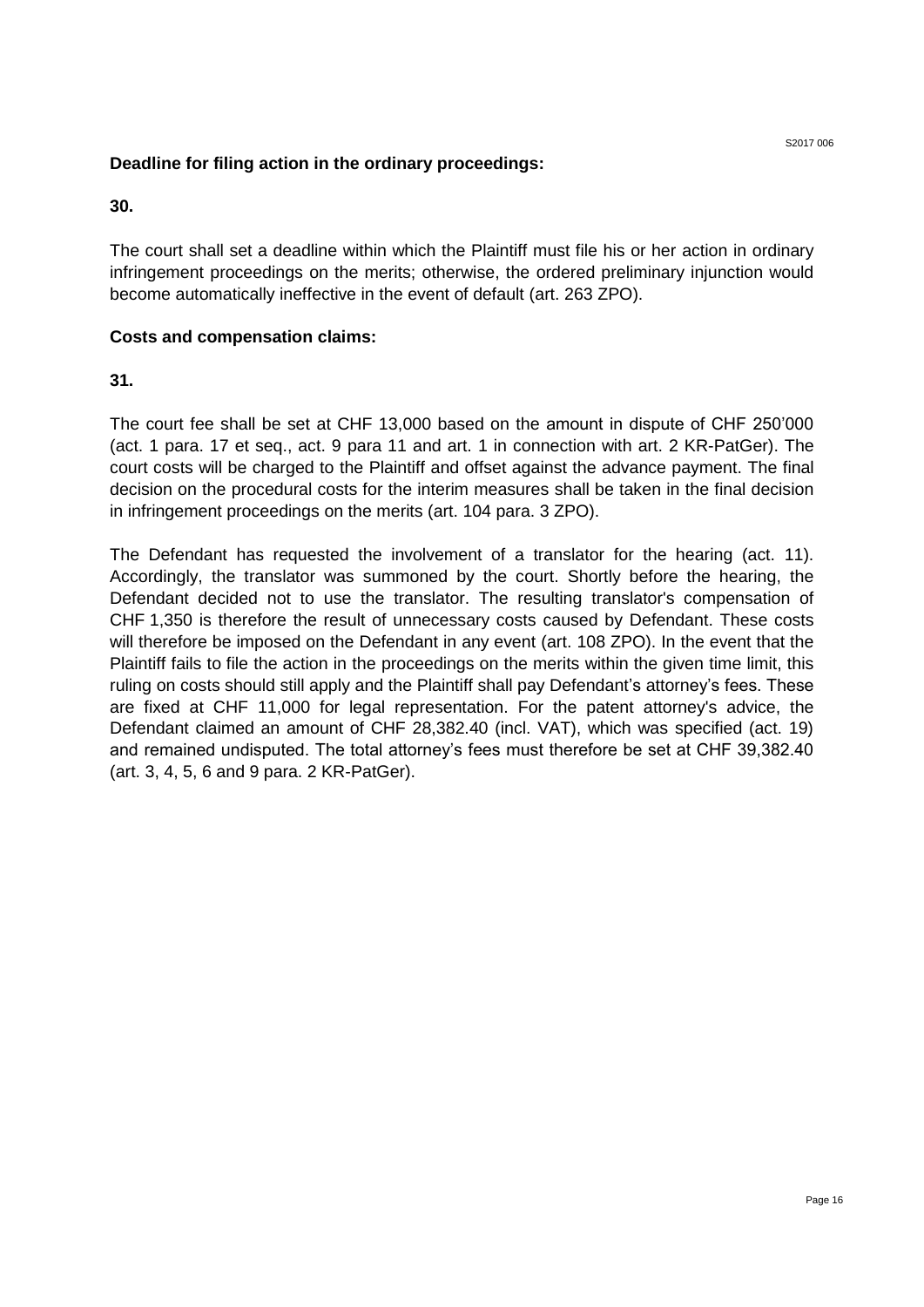#### **The Federal Patent Court therefore rules:**

- 1. The application for a PI is granted and the Defendant is prohibited (itself or through third parties) under the threat of penalty of CHF 1,000 per day and a fine for Defendant's executives in case of any noncompliance according to art. 292 StGB from importing, exporting, storing (to the extent that the products were not already stored prior to the decision of 30 August 2017), manufacturing, offering, selling or placing otherwise on the market pharmaceutical products containing tenofovirdisoproxil in the form of a phosphate salt and emtricitabine according to Swissmedic MA nos. 66181 and 66217 during the term of the Swiss SPC C00915894/01.
- 2. The security deposit of CHF 250'000 according to the decision of 30 August 2017 is still necessary.
- 3. Plaintiff is set a deadline until **13 November 2017** to commence infringement proceedings on the merits to have the present PI confirmed. If this deadline is not met, the PI will be lifted.
- 4. The court fee shall be set at CHF 13,000. Further costs amount to 1,350 (translation costs).
- 5. The court costs of CHF 13'000 will be charged to the Plaintiff and offset against the advance payment. The final decision on the procedural costs for interim measures shall be taken in the final decision on the merits. The translation costs of CHF 1,350 must be borne by the Defendant in any event.
- 6. If Plaintiff does not commence proceedings on the merits within the deadline according to verdict no. 3 above, it has to compensate Defendant for the preliminary injunction proceedings with CHF 39,382.40.
- 7. Written communication to the parties together with the minutes of the oral hearing (act. 20) and accompanied by invoice No. 1185000915 to the Defendant and after the decision has become final, to the Swiss Federal institute of Intellectual Property, each with acknowledgement of receipt.